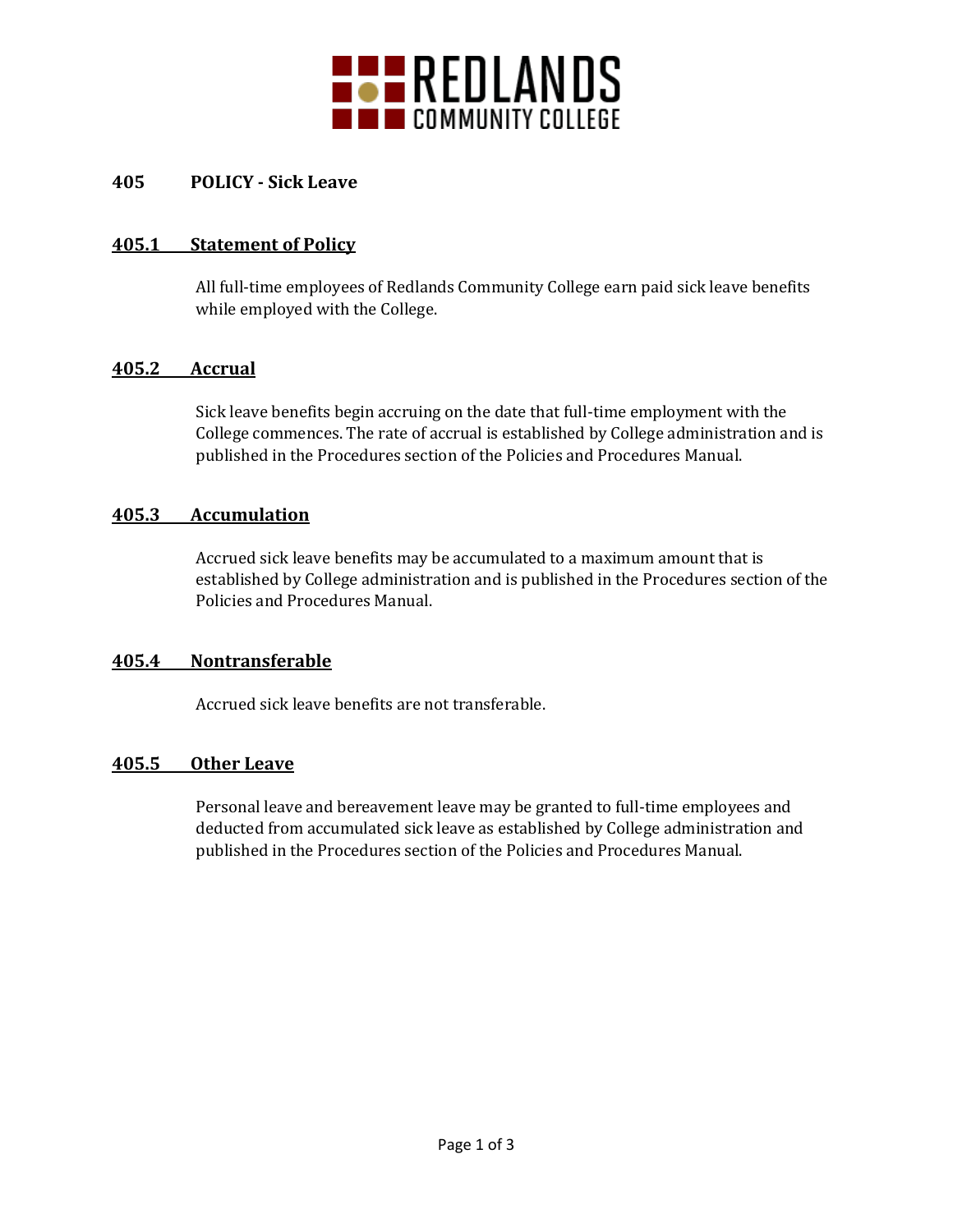

# **405.6 Family and Medical Leave**

Unpaid leave for certain family and medical reasons are available to eligible employees of the College, as provided in the Family and Medical Leave Policy of the Policies and Procedures Manual.

Adopted 1991 Revised February 2001